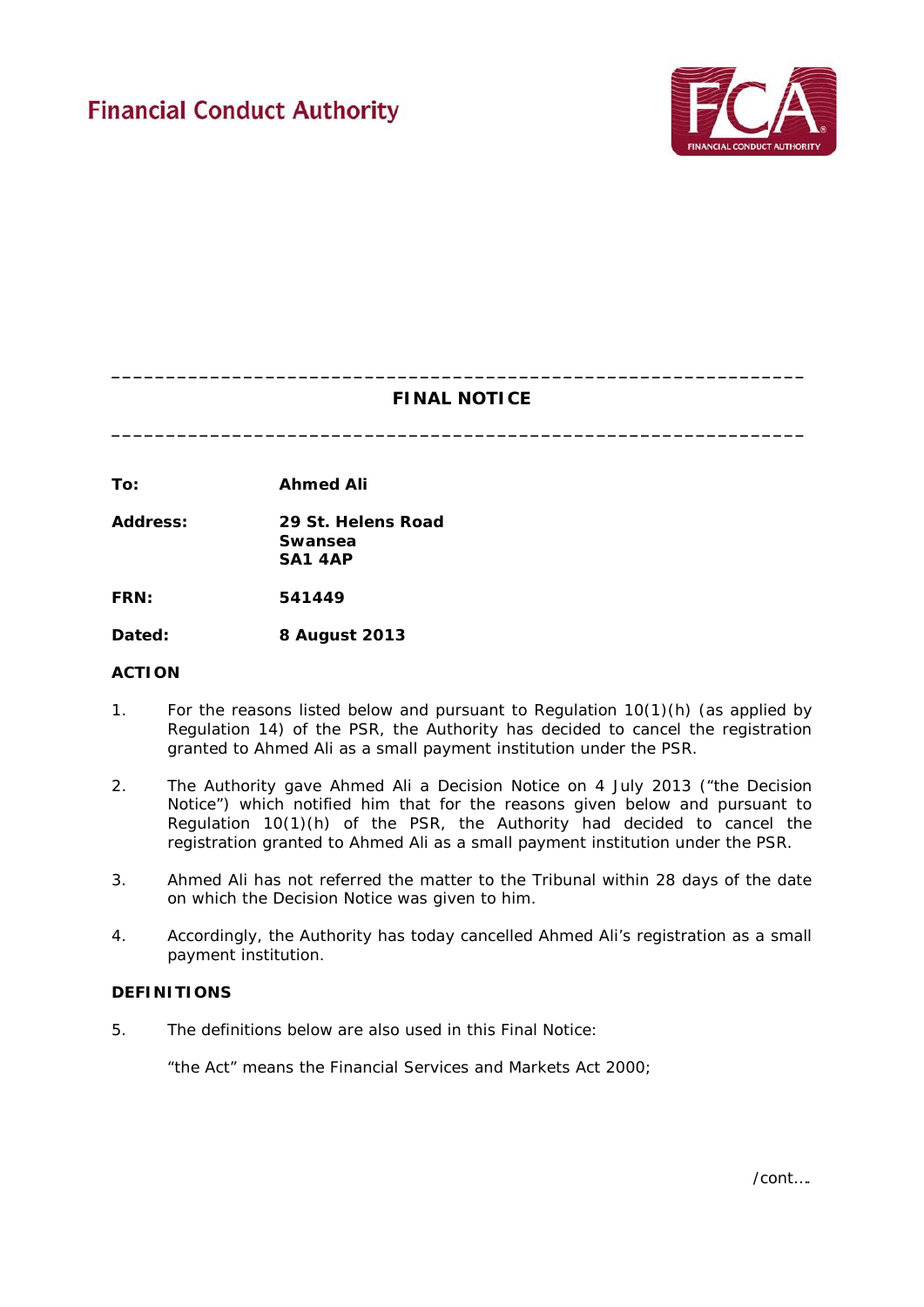"the Authority" means the body corporate previously known as the Financial Services Authority and renamed on 1 April 2013 as the Financial Conduct Authority;

"the PSR" means the Payment Services Regulations 2009;

"the Tribunal" means the Upper Tribunal (Tax and Chancery Chamber).

#### **REASONS FOR THE ACTION**

6. On the basis of the facts and matters and conclusions described in the Warning Notice given to Ahmed Ali on 31 May 2013, and in the Decision Notice, the Authority has concluded that Ahmed Ali has failed to pay fees and levies owed to the Authority totalling £710.00, and has failed to respond adequately to the Authority's repeated requests that he pay. These failings lead the Authority to conclude that Ahmed Ali has failed to demonstrate a readiness and willingness to comply with his ongoing regulatory obligations and to deal with the Authority in an open and co-operative way. Therefore it is desirable to cancel Ahmed Ali's registration as a small payment institution in order to protect the interests of consumers, in accordance with Regulation  $10(1)(h)$  of the PSR (as applied by Regulation 14).

#### **DECISION MAKER**

7. The decision which gave rise to the obligation to give this Final Notice was made by the Regulatory Decisions Committee.

#### **IMPORTANT**

8. This Final Notice is given to Ahmed Ali in accordance with section 390(1) of the Act (as applied by paragraph 7(b) of Part 1 of Schedule 5 to the PSR).

#### **Publicity**

- 9. Sections 391(4), 391(6) and 391(7) of the Act (as applied by paragraph 7(c) of Part 1 of Schedule 5 of the PSR) apply to the publication of information about the matter to which this Final Notice relates. Under those provisions, the Authority must publish such information about the matter to which this Final Notice relates as the Authority considers appropriate. The information may be published in such manner as the Authority considers appropriate. However, the Authority may not publish information if such publication would, in the opinion of the Authority, be unfair to Ahmed Ali or prejudicial to the interests of consumers.
- 10. The Authority intends to publish such information about the matter to which this Final Notice relates as it considers appropriate.

/cont…